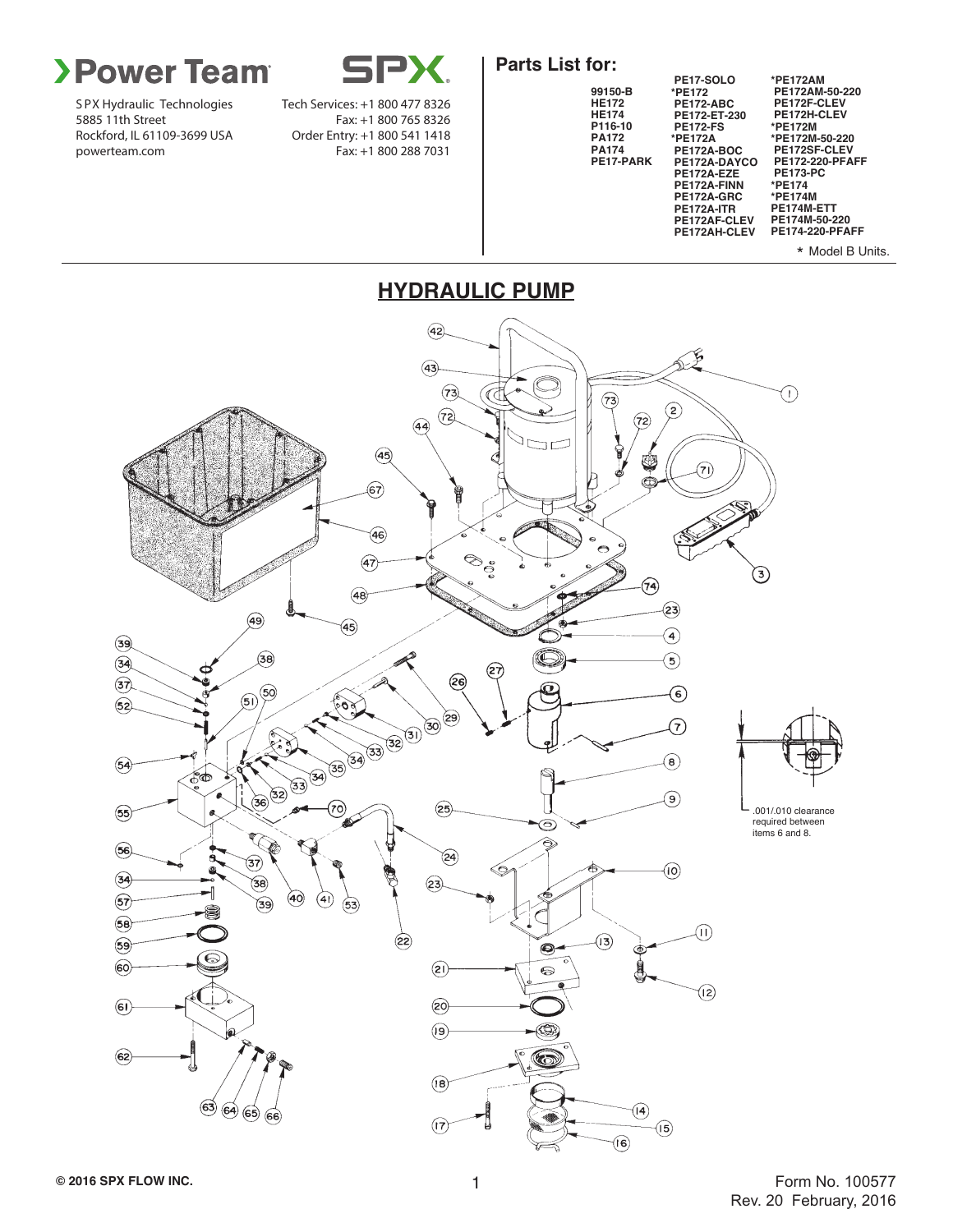| <b>Item</b>    | Part            | No.                              |                                                                                           |
|----------------|-----------------|----------------------------------|-------------------------------------------------------------------------------------------|
| No.            | No.             | Req'd                            | <b>Description</b>                                                                        |
| $\mathbf{1}$   | 24733           | $\mathbf{1}$                     | Cord Set (Elect. Version)                                                                 |
| 2              | 20937           | 1                                | Filler/Vent Plug                                                                          |
|                | +27142          | 1                                | Filler/Vent Plug                                                                          |
| 3              | 25017           | $\mathbf{1}$                     | Remote Hand Switch Ass'y (Elect. Version; See Form No. 101644)                            |
|                | 10461           | 1                                | Remote Foot Switch Ass'y (For P116-10, PE172AF-CLEV, PE172-FS                             |
|                | 209798          |                                  | PE172F-CLEV, & PE172H-CLEV)                                                               |
| 4<br>5         | 209805          | 1<br>1                           | Retaining Ring (1-3/16 Shaft)<br><b>Ball Bearing</b>                                      |
| 6              | 45596           | 1                                | Eccentric                                                                                 |
| $\overline{7}$ | 10973           | 1                                | <b>Slotted Spring Pin</b>                                                                 |
| 8              | 304835          | 1                                | Drive Shaft                                                                               |
| 9              | 209794          | 1                                | Gerotor Drive Pin                                                                         |
| 10             | 52174           | 1                                | <b>Pump Mounting Bracket</b>                                                              |
| 11             | 10258           | 4                                | Washer (3/8 bolt)                                                                         |
| 12             | 213663          | 4                                | Cap Screw (3/8-16 UNC X 1" Lg.; Torque to 230/250 in. lbs.)                               |
| 13             | *304830         | 1                                | Seal                                                                                      |
|                | <b>†250156</b>  | 1                                | Seal                                                                                      |
| 14<br>15       | 21846<br>21608  | 1<br>1                           | <b>Filter Support</b><br>Filter                                                           |
| 16             | 11461           | $\mathbf{1}$                     | <b>Clamp Ring</b>                                                                         |
| 17             | 10854           | $\mathbf 2$                      | Cap Screw (1/4-20 UNC X 1-3/4 Lg.; Torque to 60/80 in. lbs.)                              |
| 18             | 61169           | 1                                | Lower Gerotor Housing                                                                     |
| 19             | 304826          | 1                                | Gerotor Set                                                                               |
| 20             | *10922          | 1                                | O-ring $(2-1/8 \times 1-15/16 \times 3/32)$                                               |
|                | +250158         | 1                                | O-ring (2-1/8 X 1-15/16 X 3/32)                                                           |
| 21             | 61170           | 1                                | <b>Upper Gerotor Housing</b>                                                              |
| 22             | 14440           | 1                                | <b>Swivel Elbow Fitting</b>                                                               |
| 23             | 10199           | 4                                | Nut (Air & Electric Versions)                                                             |
| 24             | 304819          | 1                                | Hose Ass'y                                                                                |
| 25             | 12595           | 1                                | Brass Washer (1/2 Bolt)                                                                   |
| 26             | 10519           | 1                                | Set Screw (Torque to 60/80 in. lbs.)                                                      |
| 27<br>29       | 10136<br>10022  | 1<br>4                           | Set Screw (Air Version)<br>Cap Screw (1/4-20 UNC X 1-1/2 Lg.; Torque to 110/130 in. lbs.) |
| 30             | 304820          | 1                                | <b>High Pressure Piston</b>                                                               |
| 31             | 45560           | $\mathbf{1}$                     | Piston Block                                                                              |
| 32             | 24549           | $\overline{c}$                   | Valve Guide                                                                               |
| 33             | *10445          | $\mathbf 2$                      | Compression Spring (5/32 O.D. X 3/4 Lg.)                                                  |
| 34             | *12223          | $\overline{\mathbf{4}}$          | Ball (3/16 Dia.)                                                                          |
| 35             | 45559           | 1                                | <b>Check Block</b>                                                                        |
| 36             | *14763          | $\mathbf{1}$                     | O-ring $(7/16 \times 5/16 \times 1/16)$                                                   |
|                | +13472          | $\mathbf{1}$                     | O-ring (7/16 X 5/16 X 1/16)                                                               |
| 37             | *10442          | $\overline{c}$                   | Copper Washer (3/8 X 1/4 X 1/32 Thk.)                                                     |
| 38             | *209787         | $\overline{c}$<br>$\overline{c}$ | Replaceable Seat                                                                          |
| 39<br>40       | 209797<br>21278 | $\mathbf{1}$                     | Hollow Lock Screw (7/16-20 UNF-3A; Torque to 110/130 in. lbs.)<br>Relief Valve Ass'y      |
|                | 21278-88        | $\mathbf{1}$                     | Relief Valve Ass'y (For PE172A-ITR & PE172A-FINN; Set at 8,900/9,500)                     |
| 41             | 19463           | 1                                | <b>Tee Fitting</b>                                                                        |
| 42             | 47492           | $\mathbf{1}$                     | Handle (Air & Electric Versions)                                                          |
| 43             | 58196WH2        | $\mathbf{1}$                     | <b>Electric Motor</b>                                                                     |
|                | 58196BK2        | $\mathbf{1}$                     | Electric Motor (For PE172AF-CLEV, PE172AH-CLEV, PE172F-CLEV, &                            |
|                |                 |                                  | PE172H-CLEV)                                                                              |
|                | 58196BL20       | 1                                | Electric Motor (For P116-10)                                                              |
|                | 13643           | 1                                | Air Motor (For models PA172, & PA174 manufactured after July 1991)                        |
| 44             | 10030           | $\mathbf{1}$                     | Cap Screw (5/16-18 UNC X 3/4 Lg.; Torque to 220/240 in. lbs.)                             |
| 45             | 209799          | AR                               | Self-Tapping Screw (1/4-10 X 7/8 Lg.)                                                     |
| 46             | 10177<br>61165  | 10<br>1                          | Screw (1/4-20 UNC X 3/4 Lg.; For pumps with metal reservoirs.)<br>Reservoir               |
|                | 61165BK2        | 1                                | Reservoir (For PE172AF-CLEV, PE172AH-CLEV, PE172SF-CLEV,                                  |
|                |                 |                                  | PE172F-CLEV, & PE172H-CLEV)                                                               |
|                | 64538OR9        | $\mathbf{1}$                     | Reservoir (For PE172M, PE172AM, PE174AM, PE172AM-50-220, PE172A-50-220 &                  |
|                |                 |                                  | PE174M-50-220)                                                                            |
|                | 40063OR9        | 1                                | Reservoir (For PE17-SOLO)                                                                 |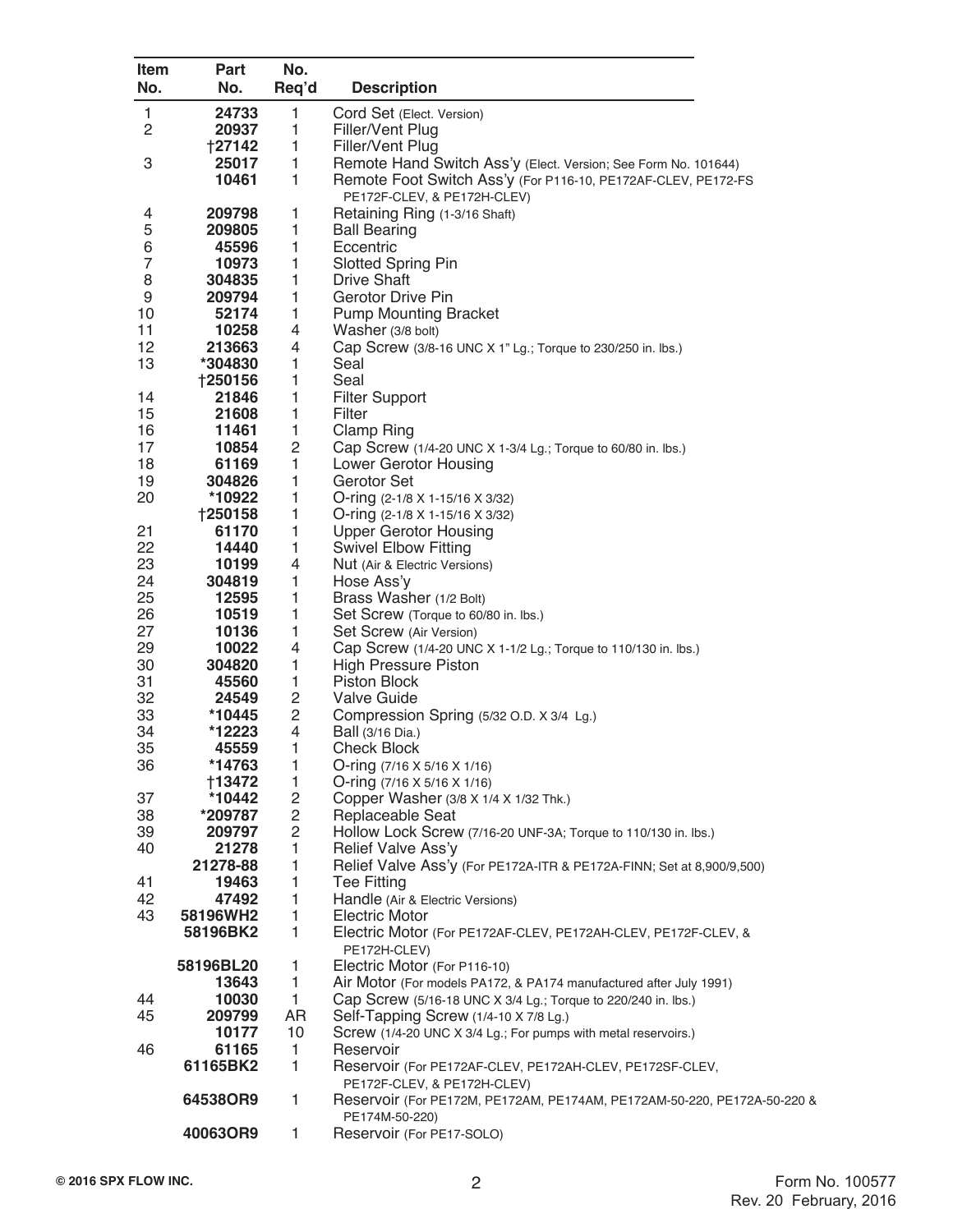| Item     | Part           | No.                          |                                                                                     |
|----------|----------------|------------------------------|-------------------------------------------------------------------------------------|
| No.      | No.            | Req'd                        | <b>Description</b>                                                                  |
| 47       | 61166BK2       | $\mathbf{1}$                 | <b>Cover Plate</b>                                                                  |
|          | 61166RE2       | 1                            | Cover Plate (For P116-10)                                                           |
|          | 66218BK2       | 1                            | Cover Plate (For PE17-PARK, PE172-ABC, PE172A-BOC & PE17-SOLO)                      |
| 48       | *40164         | $\mathbf{1}$                 | <b>Cover Gasket</b>                                                                 |
| 49       | *10273         | $\mathbf{1}$                 | O-ring (13/16 X 5/8 X 3/32)                                                         |
|          | <b>†250157</b> | 1                            | O-ring (13/16 X 5/8 X 3/32)                                                         |
| 50       | *10265         | $\mathbf{1}$                 | O-ring $(5/16 \times 3/16 \times 1/16)$                                             |
|          | †17714         | 1                            | O-ring $(5/16 \times 3/16 \times 1/16)$                                             |
| 51       | 12149          | $\mathbf{1}$                 | Dowel Pin (1/8 Dia. X 3/4 Lg.)                                                      |
| 52       | *16057         | $\mathbf{1}$                 | Compression Spring (3/16 O.D. X 1" Lg.)                                             |
| 53       | 10427          | 1                            | Pipe Plug (1/8 NPTF)                                                                |
| 54       | 209795         | $\mathbf{1}$                 | <b>Outlet Ball Stop</b>                                                             |
| 55       | 61167          | $\mathbf{1}$                 | <b>Check Body</b>                                                                   |
| 56       | *10266         | $\mathbf{1}$                 | O-ring (3/8 X 1/4 X 1/16)                                                           |
|          | †17715         | $\mathbf{1}$                 | O-ring $(3/8 \times 1/4 \times 1/16)$                                               |
| 57       | 211843         | 1                            | Dowel Pin (3/16 Dia. X 1" Lg.; Loctite Pin in Piston Hole with Radius End Out)      |
| 58       | *16346         | 1                            | Compression Spring (1" O.D. X 7/8 Lg.)                                              |
| 59       | *10283         | 1                            | O-ring $(2" X 1-5/8 X 3/16)$                                                        |
|          | <b>†250159</b> | $\mathbf{1}$                 | O-ring (2" X 1-5/8 X 3/16)                                                          |
| 60<br>61 | 46063          | $\mathbf{1}$<br>$\mathbf{1}$ | <b>Automatic Valve Piston</b>                                                       |
|          | 52167          |                              | <b>Automatic Valve Block</b>                                                        |
| 62<br>63 | 13037<br>15156 | $\mathbf{2}$<br>1            | Cap Screw (1/4-20 UNC X 2" Lg.; Torque to 40/50 in. lbs.)                           |
| 64       | 11221          | 1                            | Dowel Pin (1/4 Dia. X 1/2 Lg.; Tapered End Toward Spring)                           |
| 65       | 10386          | 1                            | Compression Spring (1/4 O.D. X 1" Lg.)<br>Locknut (3/8-24 UNF)                      |
| 66       | *29786         | $\mathbf{1}$                 | <b>Adjusting Screw</b>                                                              |
| 67       | 309219         | $\mathbf{2}$                 | Trade Name Decal (For PE17 Series)                                                  |
|          | 305101         | $\overline{c}$               | Trade Name Decal (For HE172)                                                        |
|          | 305257         | $\overline{c}$               | Trade Name Decal (For HE174)                                                        |
|          | 211929         | $\overline{c}$               | Trade Name Decal (For 99150-B)                                                      |
|          | 252187         | $\overline{c}$               | Trade Name Decal (For PE172-220-PFAFF & PE174-220-PFAFF)                            |
| 70       | 15130          | 1                            | Pipe Plug (1/8 NPTF)                                                                |
| 71       | 200415         | $\mathbf{1}$                 | <b>Rubber Seal</b>                                                                  |
|          | +17723         | $\mathbf{1}$                 | <b>Rubber Seal</b>                                                                  |
| 72       | 10245          | $\overline{c}$               | Lockwasher (1/4 Bolt; Air & Electric Versions)                                      |
| 73       | 10009          | $\mathbf{2}$                 | Cap Screw (1/4-20 UNC X 3/4 Lg.; Torque to 60/80 in. lbs.; Air & Electric Versions) |
| 74       | 11351          | 2                            | <b>Washer</b> (Electric Versions)                                                   |
|          |                |                              |                                                                                     |
|          |                |                              | PARTS INCLUDED BUT NOT SHOWN                                                        |
|          | *200188        | 1                            | <b>Warning Decal (Elect. versions)</b>                                              |
|          | 203972         | 1                            | Decal (CSA Approval; For PE172A-ITR & PE172A-FINN)                                  |
|          | †250328        | 1                            | Decal (EPR Seals)                                                                   |
|          | <b>†11278</b>  | 1                            | Tube Elbow                                                                          |
|          | <b>†15061</b>  | $\mathbf{1}$                 | Male Connector                                                                      |
|          | †251229        | $\mathbf{1}$                 | Oil Line                                                                            |
|          | 10673          | 1                            | Fitting (For PE172AF-CLEV & PE172AH-CLEV)                                           |
|          | 251617         | $\mathbf{1}$                 | Coupler (For PE172AF-CLEV, PE172AH-CLEV, PE172F-CLEV,                               |
|          | 10909          | 1                            | & PE172H-CLEV)<br>Plug Fitting (3/8 NPTF; For PE172AF-CLEV, & PE172AH-CLEV)         |
|          | 251874         | $\mathbf{1}$                 | Decal (ISO; For PE172A-DAYCO)                                                       |
|          | 9796           | 1                            | Coupler (For PE172A-EZE)                                                            |
|          | 351060         | $\mathbf{1}$                 | Gasket (Between motor and cover plate)                                              |
|          | 253524         | $\mathbf{1}$                 | Serial No. Decal (PFAFF; For PE172-220-PFAFF)                                       |
|          | 16339          | $\mathbf{1}$                 | Foot Switch Guard (For P116-10)                                                     |
|          | 42576WH2       | $\mathbf{1}$                 | Control Box Cover (For PE17-SOLO)                                                   |
|          | 16254          | 1                            | 90° Elbow Fitting (For PE172F-CLEV & PE172H-CLEV)                                   |
|          |                |                              |                                                                                     |

Part numbers marked with an asterisk (\*) are contained in Repair Kit No. 300430. Part numbers marked with a dagger (†) are contained in EPR Seal Kit No. 300648.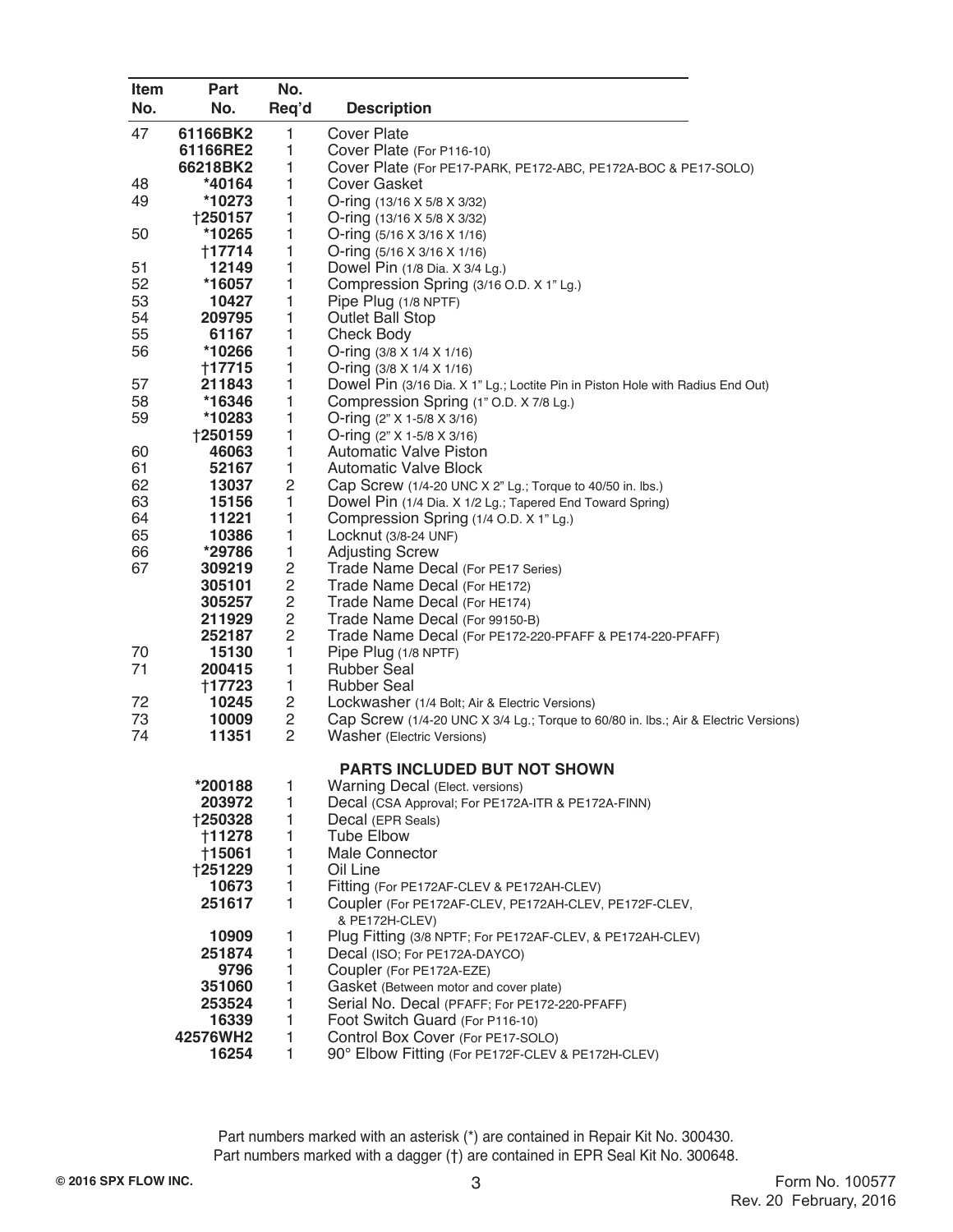#### **AIR MOTOR VERSION**

**(For model no.'s PA172 & PA174 manufactured before July 1991) Note: For air version pump models manufactured after July 1991, refer to the list on page 2**



| <b>Item</b> | Part   | No.   |                                                                           |
|-------------|--------|-------|---------------------------------------------------------------------------|
| No.         | No.    | Req'd | <b>Description</b>                                                        |
|             | 11573  | 2     | Cap Screw (5/16-18 UNC X 1/2 Lg.)                                         |
| 2           | 10174  | 2     | Machine Screw (1/4-20 UNC X 1/2 Lg.)                                      |
| 3           | 28157  | 2     | <b>Bracket</b>                                                            |
| 4           | 28158  |       | Handle                                                                    |
| 5           | *33405 |       | Air Motor                                                                 |
| 6           | 15668  |       | Set Screw (1/4-20 UNC X 1/2 Lg.;<br>Turn in Until Flush with Cover Plate) |
| 7           | 12328  |       | Straight Fitting (For PA172 & PA174)                                      |
| 8           | 13645  |       | Directional Valve (For PA172 & PA174)                                     |
| 10          | 252579 |       | <b>Muffler</b>                                                            |

**\*Note: For air motor repair kit, order no. 252170.**

 Refer to any operating instructions included with this product for detailed information about operation, testing, disassembly, reassembly, and preventive maintenance.

 Items found in this parts list have been carefully tested and selected. **Therefore: Use only genuine replacement parts!**

Additional questions can be directed to our Technical Services Department.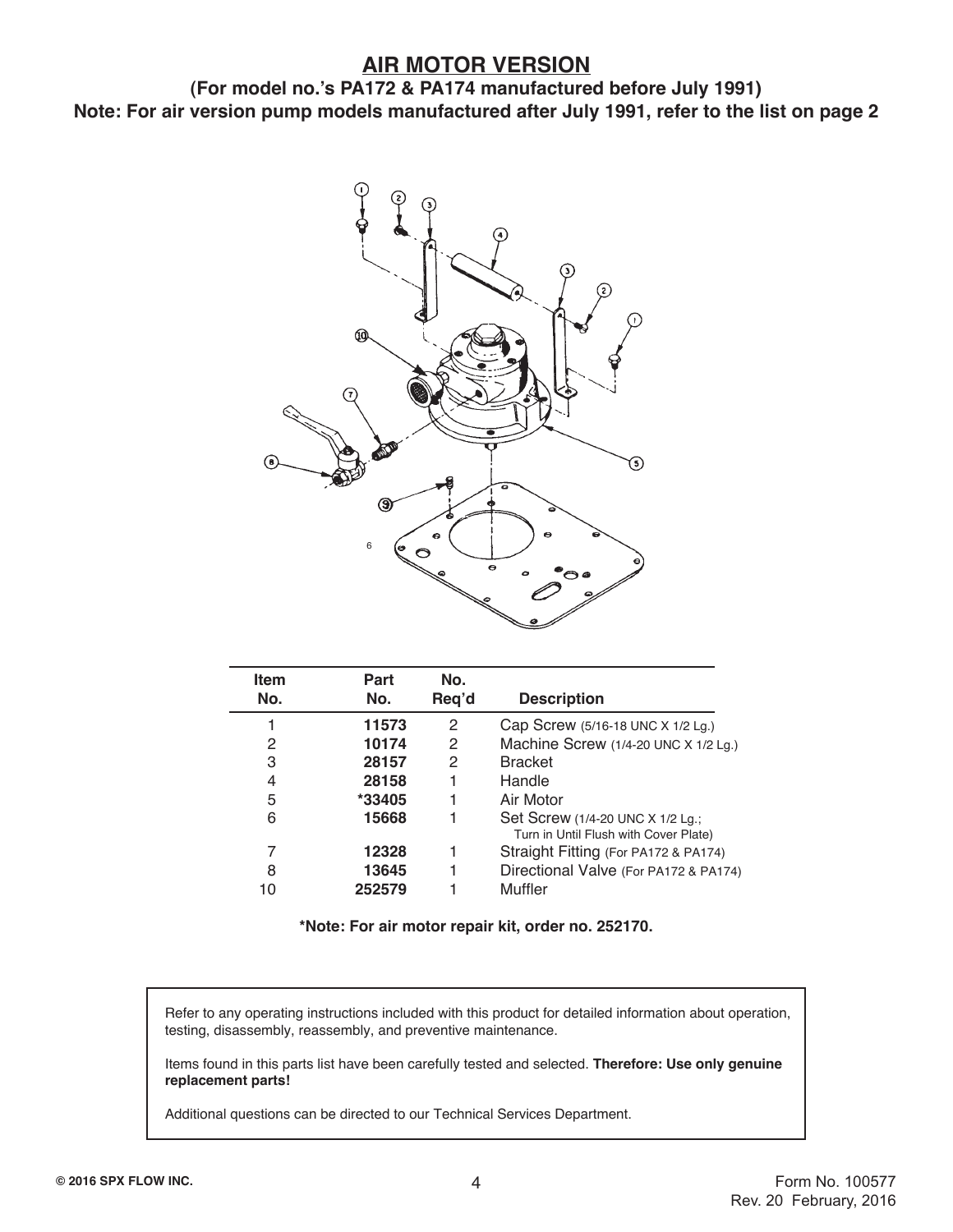#### **OPTIONAL VALVE ASSEMBLIES 4-Way Tandem Center Directional Valve**



| <b>Item</b><br>No. | Part<br>No.    | No.<br>Reg'd | <b>Description</b>                                               | <b>Item</b><br>No. | Part<br>No.     | No.<br>Rea'd |        | <b>Description</b>                                 |
|--------------------|----------------|--------------|------------------------------------------------------------------|--------------------|-----------------|--------------|--------|----------------------------------------------------|
|                    | 9500           |              | 4-Way Valve Ass'y                                                |                    | *200395         |              | Gasket |                                                    |
|                    |                |              | (see Form No. 100623)                                            | 8                  | $*10442$        |              |        | Copper Washer (1/4 Bolt)                           |
| 2                  | $\cdot$ *10268 |              | O-ring $(1/2 \times 3/8 \times 1/16)$                            | 9                  | $\cdot$ *209787 |              |        | Replaceable Seat                                   |
|                    | †17716         | 2            | O-ring $(1/2 \times 3/8 \times 1/16)$                            | 10                 | $*12223$        |              |        | Steel Ball (3/16 Dia.)                             |
| 3                  | $*11863$       |              | Backup Washer (1/2 X 3/8 X 1/16)                                 | 11                 | 209797          |              |        | Hollow Lock Screw (7/16-20                         |
| 4                  | 209809         |              | Coupling                                                         |                    |                 |              |        | UNF-3A; Torque to 110/130 in. lbs.)                |
| 5                  | 10030          |              | Cap Screw (5/16-18 UNC X 3/4 Lg.;<br>Torque to 220/240 in. lbs.) | 12                 | *211797         |              |        | <b>Compression Spring</b><br>(5/32 O.D. X 5/8 Lg.) |
| 6                  | 52165          |              | Adapter Block Manifold                                           | 13                 | .209795         |              |        | <b>Outlet Ball Stop</b>                            |

Part numbers marked with an asterisk (\*) are contained in Repair Kit No. 300430. Part numbers marked with a dagger (†) are contained in EPR Seal Kit No. 300648. Part numbers marked with a bullet ( $\cdot$ ) are contained in Outlet Check Repair Kit No. 300606.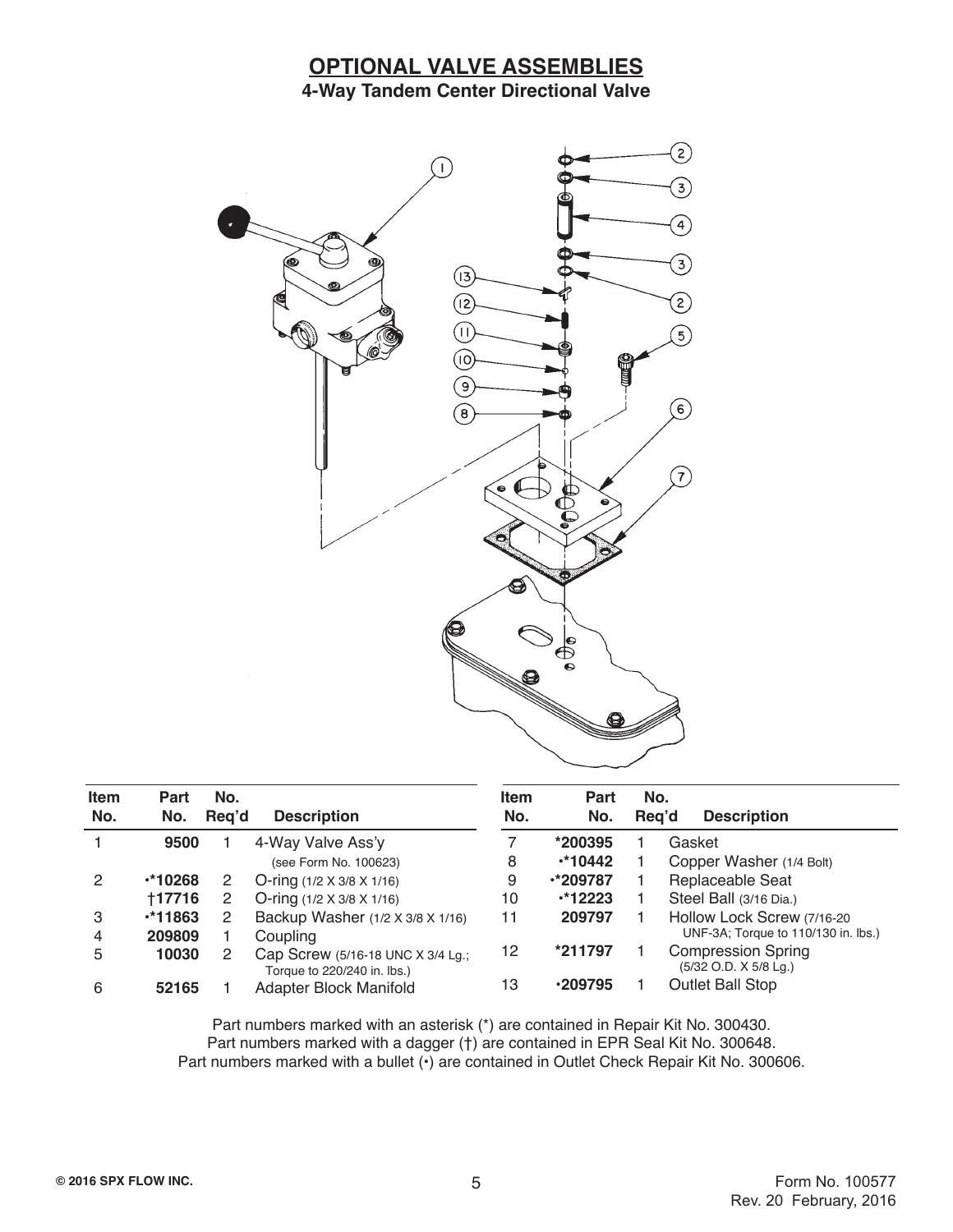#### **OPTIONAL VALVE ASSEMBLIES 2 Position, 2-Way Manual Valve**



| <b>Item</b><br>No. | Part<br>No. | No.<br>Req'd | <b>Description</b>                                  | <b>Item</b><br>No. | Part<br>No. | No.<br>Req'd | <b>Description</b>                                            |
|--------------------|-------------|--------------|-----------------------------------------------------|--------------------|-------------|--------------|---------------------------------------------------------------|
|                    | *304829     |              | Gasket                                              | 10                 | 304849      |              | <b>Release Valve Screw</b>                                    |
| 2                  | *11088      |              | Retaining Ring (9/16 Shaft)                         | 11                 | 213109      |              | Release Valve Handle                                          |
| 3                  | 11089       |              | Washer (3/16 Bolt)                                  | 12                 | 10556       |              | Set Screw (1/4-20 UNC X 1/4 Lg.;<br>Torque to 30/50 in. lbs.) |
| 4                  | *11024      |              | <b>Compression Spring</b><br>$(1/4$ O.D. X 5/8 Lg.) | 13                 | *10268      | 2            | O-ring $(1/2 \times 3/8 \times 1/16)$                         |
| 5                  | *10423      |              | Steel Ball (9/32 Dia.)                              |                    | +17716      | 2            | O-ring $(1/2 \times 3/8 \times 1/16)$                         |
| 6                  | 209945      | 2            | Cap Screw (5/16-18 UNC X 2-1/2 Lg.;                 | 14                 | *11863      | 2            | Backup Washer (1/2 X 3/8 X 1/16)                              |
|                    |             |              | Torque to 220/240 in. lbs.)                         | 15                 | 202505      |              | Coupling                                                      |
|                    | 52168       |              | Valve Body                                          | 16                 | 209795      |              | Outlet Ball Stop (Part of the Basic                           |
| 8                  | *10267      |              | O-ring $(7/16 \times 5/16 \times 1/16)$             |                    |             |              | Pump Ass'y)                                                   |
|                    | +13472      |              | O-ring $(7/16 \times 5/16 \times 1/16)$             |                    |             |              |                                                               |
| 9                  | *15085      |              | <b>Backup Washer</b><br>(7/16 X 5/16 X 3/64 Thk.)   |                    | 52170       |              | Complete Valve Ass'y (Consists of<br>Items 1 thru 15)         |

Part numbers marked with an asterisk (\*) are contained in Repair Kit No. 300430. Part numbers marked with a dagger (†) are contained in EPR Seal Kit No. 300648.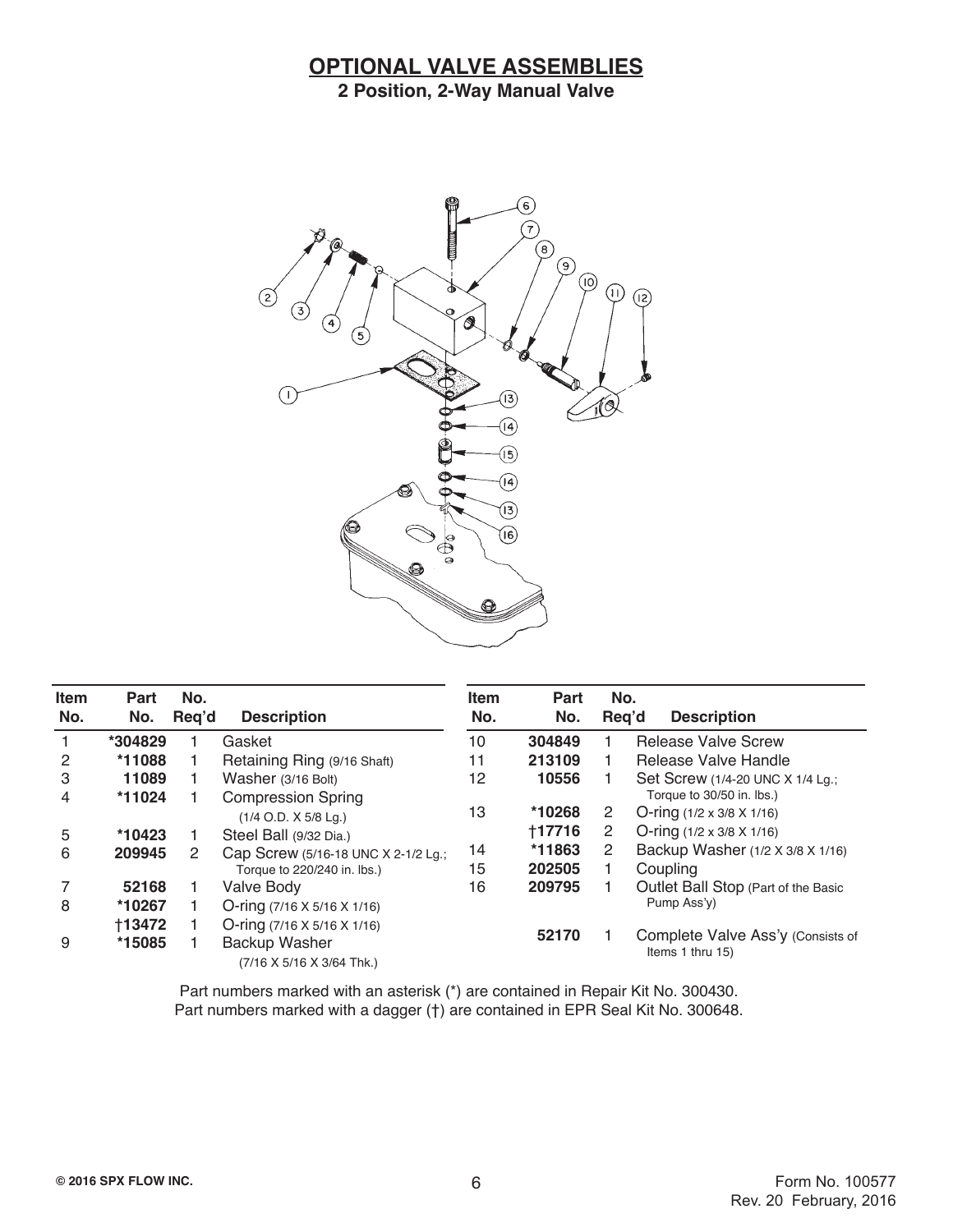#### **MANIFOLD ASSEMBLY**



| <b>Item</b><br>No. | Part<br>No. | No.<br>Rea'd | <b>Description</b>                    | <b>Item</b><br>No. | Part<br>No. | No. | Rea'd | <b>Description</b>                  |
|--------------------|-------------|--------------|---------------------------------------|--------------------|-------------|-----|-------|-------------------------------------|
|                    | 209945      | 2            | Cap Screw (5/16-18 UNC X 2-1/2 Lg.;   |                    |             |     |       | $(1/2 \times 3/8 \times 1/16)$      |
|                    |             |              | Torque to 220/240 in. lbs.)           | 6                  | 202505      |     |       | Coupling                            |
| 2                  | 45554       |              | Manifold                              |                    | 200609      |     |       | Drain Line                          |
| 3                  | *304829     |              | Gasket                                | 8                  | 209795      |     |       | Outlet Ball Stop (Part of the Basic |
| 4                  | *10268      |              | O-ring $(1/2 \times 3/8 \times 1/16)$ |                    |             |     |       | Pump Ass'y)                         |
|                    | +17716      |              | O-ring $(1/2 \times 3/8 \times 1/16)$ |                    |             |     |       |                                     |
| 5                  | *11863      |              | <b>Backup Washer</b>                  |                    |             |     |       |                                     |

Part numbers marked with as asterisk (\*) are contained in Repair Kit No. 300430. Part numbers marked with a dagger (†) are contained in EPR Seal Kit No. 300648.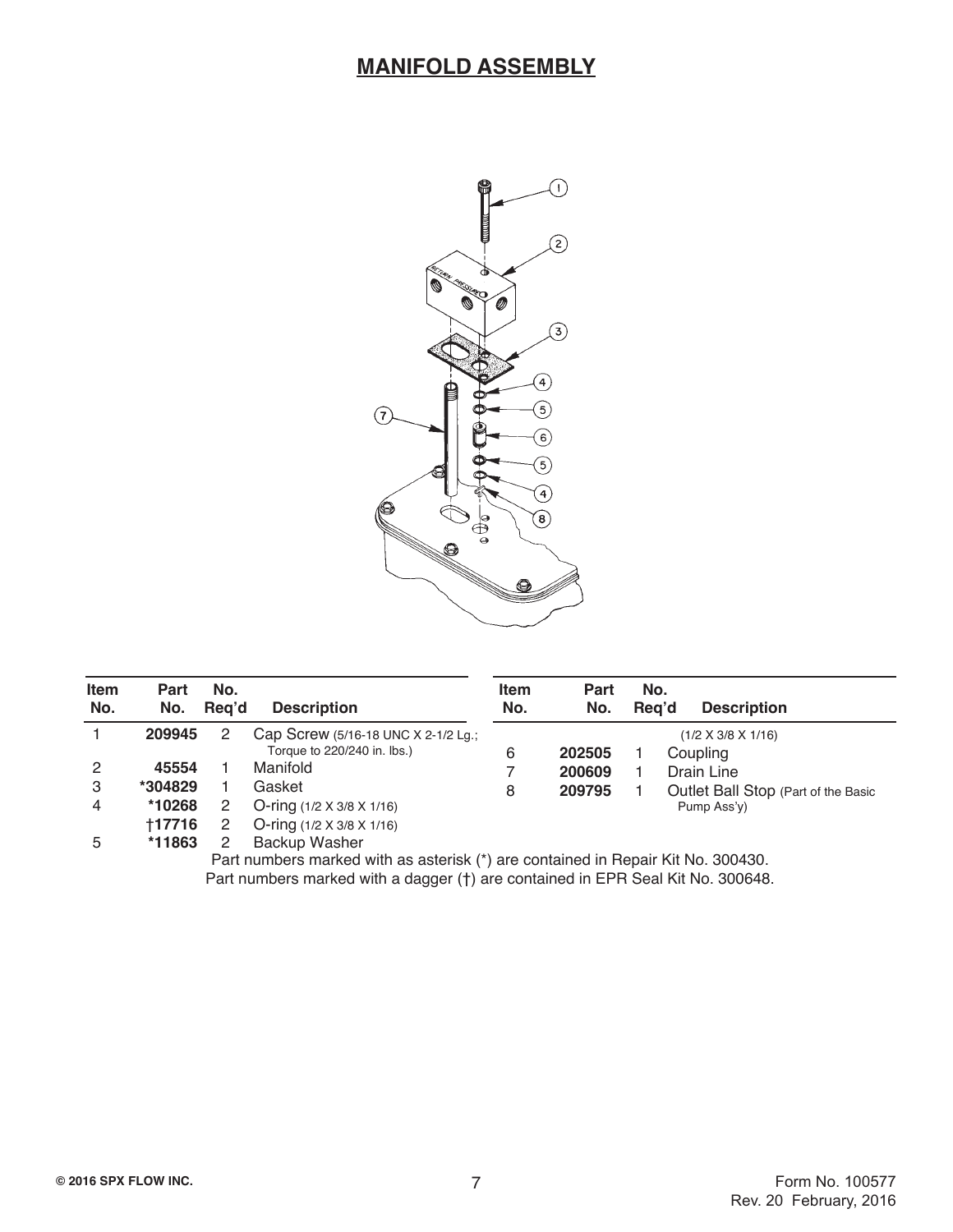#### **HYDRAULIC SCHEMATIC FOR ELECTRIC MOTOR PUMPS**



### **HYDRAULIC SCHEMATIC FOR AIR MOTOR PUMPS**

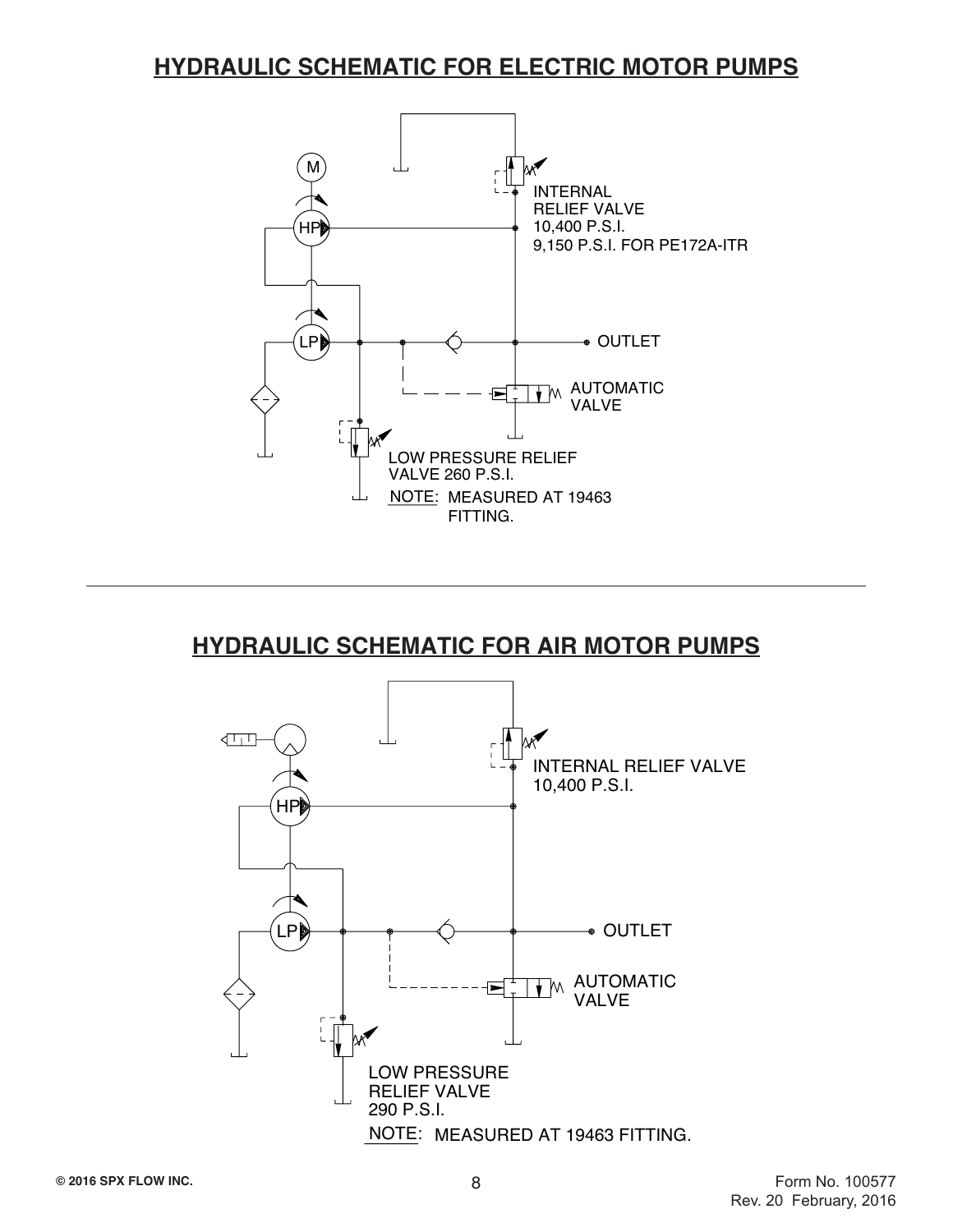### **MOTOR CONTROL ASSEMBLY FOR PE172A-EZE**



| <b>Item</b><br>No. | Part<br>No. | No.<br>Reg'd | <b>Description</b>                  | ltem<br>No. | Part<br>No. | No.<br>Reg'd | <b>Description</b>            |
|--------------------|-------------|--------------|-------------------------------------|-------------|-------------|--------------|-------------------------------|
|                    | 17370       |              | Screw (6-20 X 1/4 Lg.)              | 10          | 10196       | 2            | $Nut$ (#8-32 UNC)             |
| 2                  | 10975       | 4            | Screw (8-32 UNC X 5/16 Lg.)         | 11          | 11388       | 2            | Washer (#8 External Tooth)    |
| 3                  | 14667       |              | <b>Starter Electrical Relay</b>     | 12          | 42575WH2    |              | <b>Electrical Control Box</b> |
| 4                  | 15993       | 2            | <b>Strain Relief Bushing</b>        | 13          | 305665      |              | Transformer                   |
| 5                  | 24733       |              | Cord (8 ft.; For 115 V. pumps)      | 14          | 10167       |              | Screw (#10-24 UNC X 3/4 Lg.)  |
|                    | 12293       |              | Electrical Cable (For 220 V. pumps) | 15          | 11108       |              | Washer (#10 External Tooth)   |
| 6                  | 11203       |              | <b>Conduit Connector</b>            | 16          | 10197       | 2            | Nut (#10-24 UNC)              |
|                    | 252253      |              | Screw (8-32 x 3/8 Lg.)              | 17          | 11202       |              | Nipple                        |
| 8                  | 12355       | 2            | Washer (For #8 bolt)                | 18          | 11362       |              | Conduit Locknut               |
| 9                  | 10962       |              | Screw (8-32 UNC X 1/2 Lg.)          |             |             |              |                               |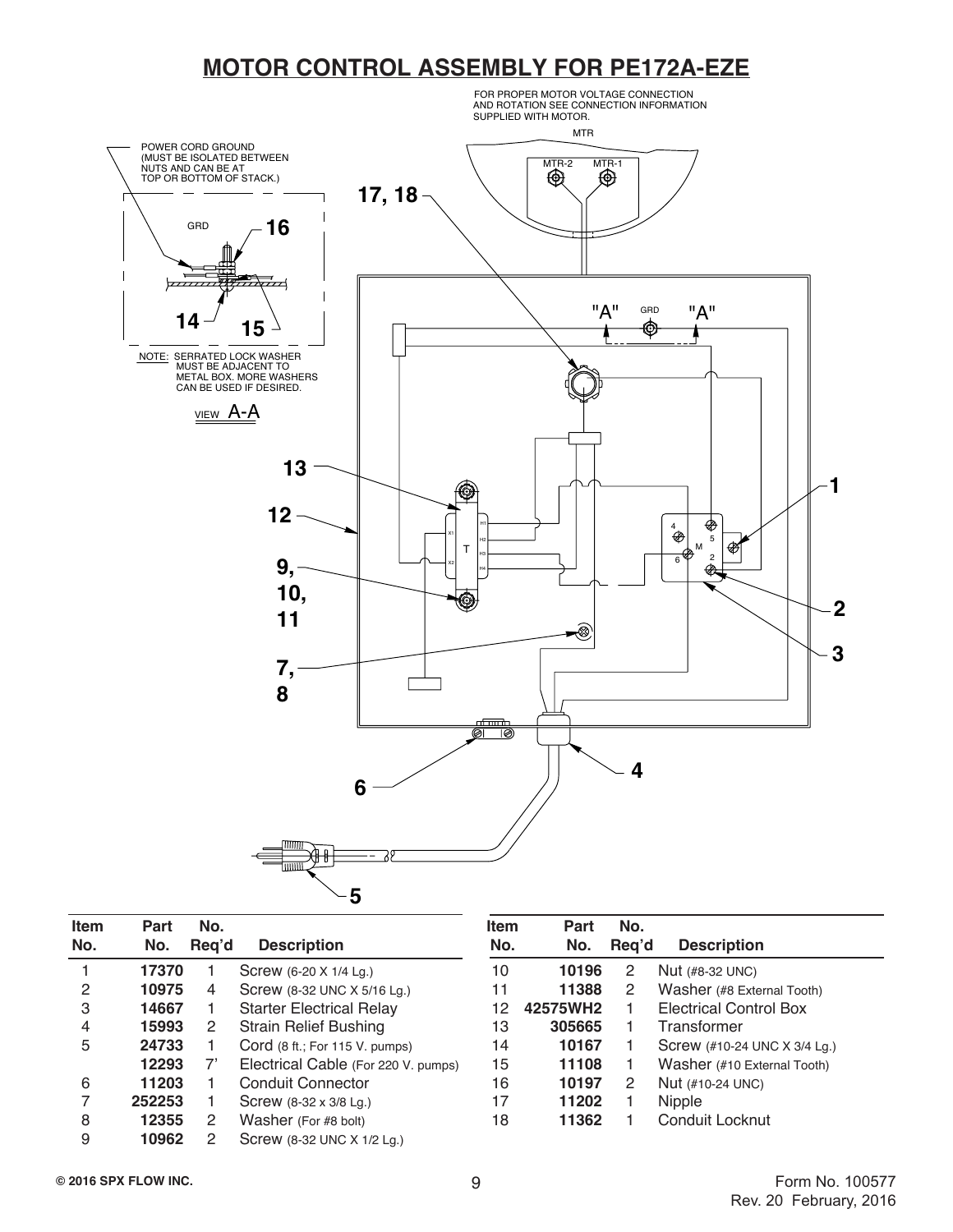## **ELECTRICAL SCHEMATIC FOR PE172A-EZE**



Note: Transformer connections are as shown for 115 v., 50/60 Hz.

> For 220 v., 50/60 Hz. units, transformer connections to be as follows:

> > H1 to L1 H2 to H3 H4 to L2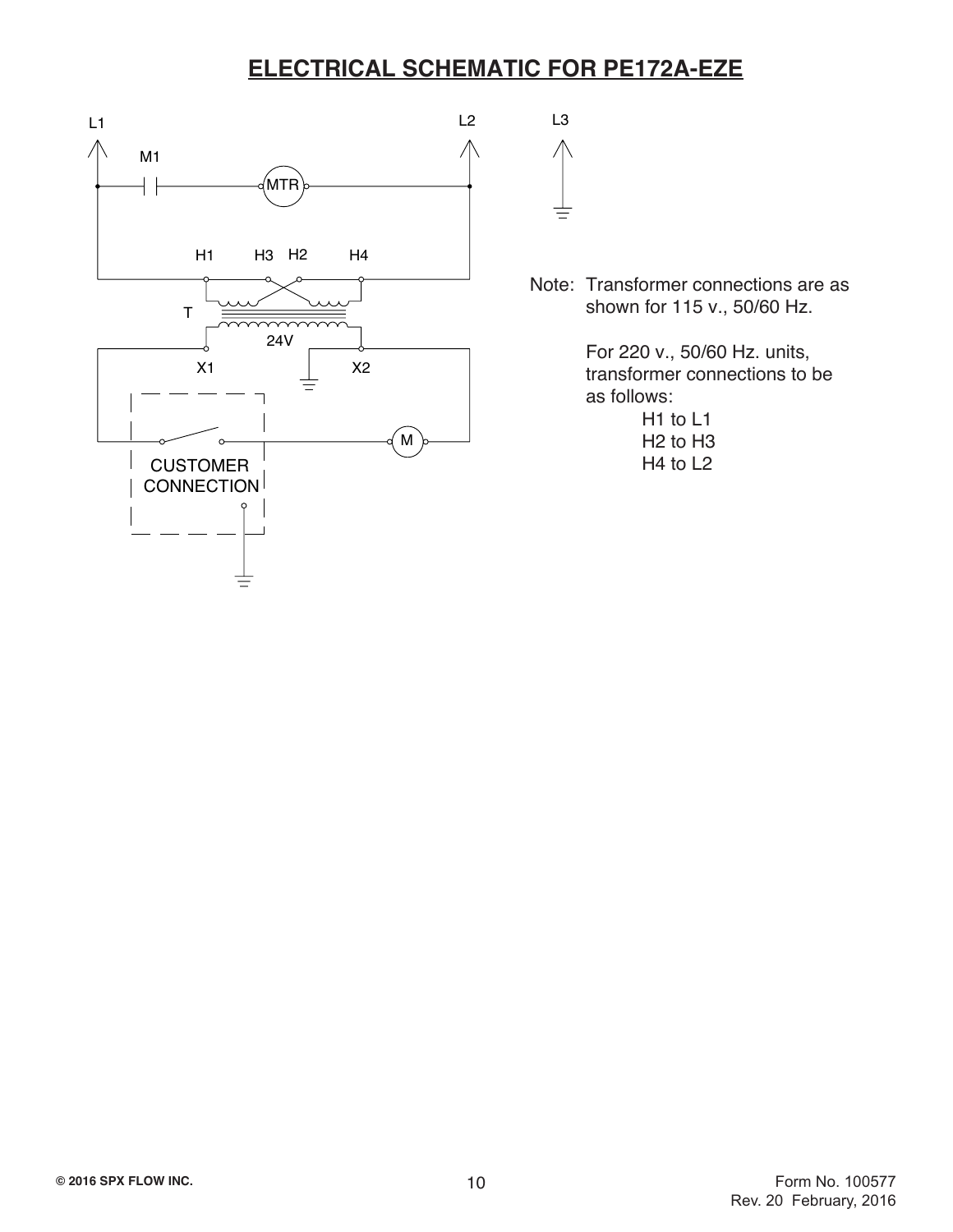## **MOTOR CONTROL ASSEMBLY FOR PE172-ABC**

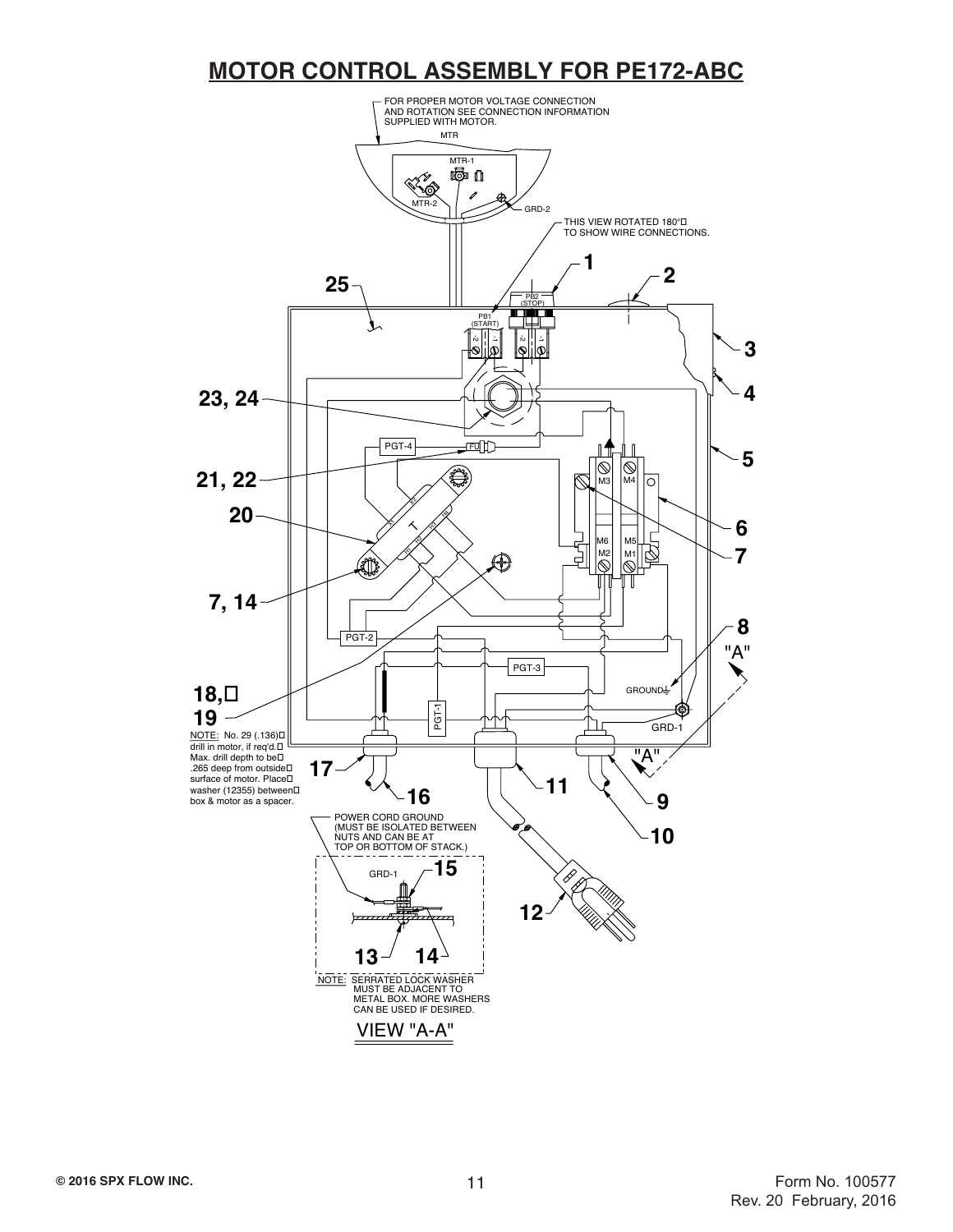| <b>Item</b><br>No. | Part<br>No. | No.<br>Reg'd   | <b>Description</b>              | <b>Item</b><br>No. | Part<br>No. | No.<br>Req'd | <b>Description</b>                   |
|--------------------|-------------|----------------|---------------------------------|--------------------|-------------|--------------|--------------------------------------|
|                    | 309019      |                | <b>Push Button Switch</b>       | 14                 | 11108       | 3            | Ext. Tooth Washer $(.40 \times .20)$ |
| 2                  | 17782       |                | Snap Plug                       | 15                 | 10197       | 2            | Hex Nut (10-24)                      |
| З                  | 43126WH2    |                | <b>Control Box Cover</b>        | 16                 | 52203       |              | <b>Pressure Switch</b>               |
| 4                  | 14812       | 4              | Pan Hd. Screw (8-18 x 3/8)      |                    |             |              | (See Form No. 100589)                |
| 5.                 | 51218WH2    |                | <b>Electrical Control Box</b>   | 17                 | 215857      |              | <b>Strain Relief Bushing</b>         |
| 6                  | 420718-4    |                | Contactor (2 pole)              | 18                 | 13532       |              | Pan Hd. Screw (8-32 x 1/2)           |
|                    | 11539       | 4              | Rnd. Hd. Screw (10-24 x 1/4)    | 19                 | 206857      |              | Special Washer (.53 x .21)           |
| 8                  | 205189      |                | Ground Decal                    | 20                 | 305665      |              | Transformer                          |
| 9                  | 15993       |                | <b>Strain Relief Bushing</b>    | 21                 | 250442      |              | Fuse (1.25 AMP 250 V.)               |
| 10                 | 12908       | $\mathcal{B}'$ | Cable (18/3 SJTO)               | 22                 | 16887       |              | Fuse Holder                          |
| 11                 | 210112      |                | <b>Strain Relief Bushing</b>    | 23                 | 11202       |              | <b>Nipple</b>                        |
| 12                 | 307440      |                | Cord (8' Lg.; 115 V. 12/3 SJTO) | 24                 | 212434      |              | Plain Washer (1.76 x .95)            |
| 13                 | 11856       |                | Rnd. Hd. Screw (10-24 x 1)      | 25                 | 250440      |              | <b>Warning Decal</b>                 |

# **ELECTRICAL SCHEMATIC FOR PE172-ABC**

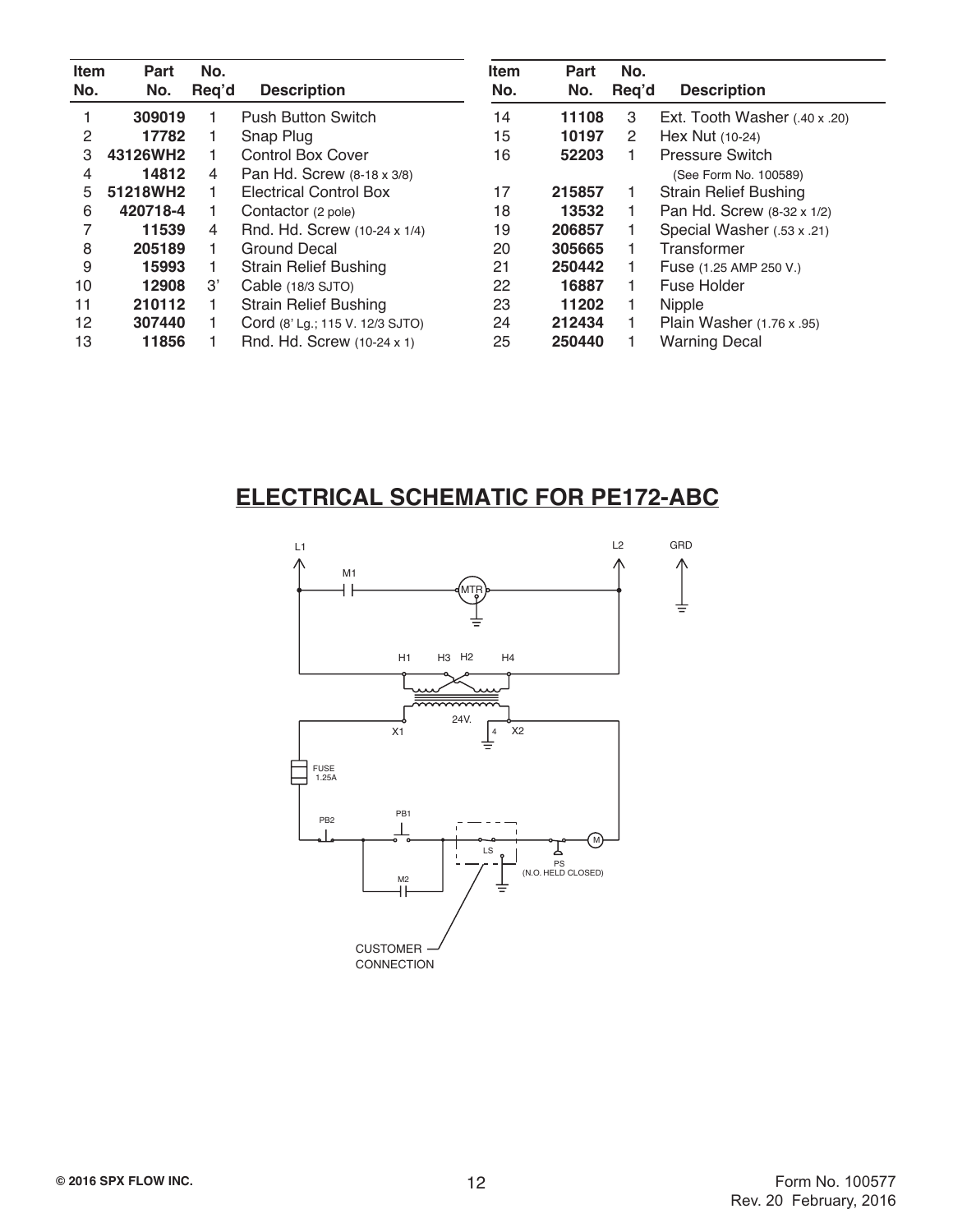### **MOTOR CONTROL ASSEMBLY FOR PE17-SOLO**